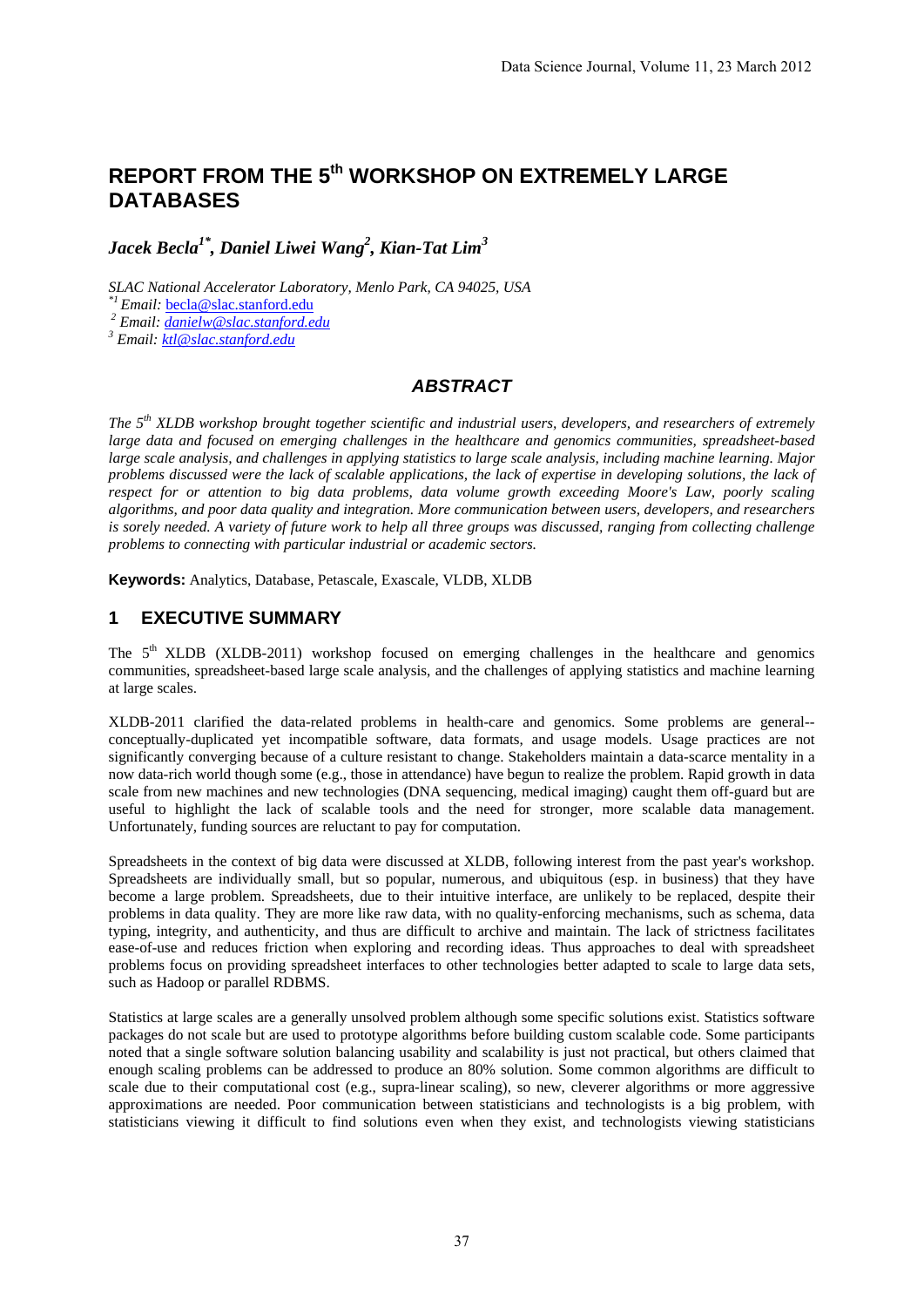uncooperative in describing their needs and problems. XLDB participants were optimistic about future collaboration and agreed to work towards collecting and curating problem descriptions from statisticians both to help statisticians cooperate among themselves and to help technologists build solutions.

State-of-the-art machine-learning (ML) practice is the extraction of data from their homes in data warehouses, archives, or managed data stores and subsequent feeding of them to specific algorithms. There are three primary approaches for scaling machine-learning. The first is to push logic into databases in order to leverage database optimizations and scalability. Unfortunately, not all logic can be pushed, and the resulting split is inconsistent, messy, and difficult to maintain. Yet databases should be part of the solution; the data cleanup and preparation enforced by databases and their quality controls are important. The second approach is to favor empirical heuristics and avoid sophisticated machine-learning models. This approach argues that existing ML research is sufficient for today's and tomorrow's problems. This last approach echoes the statistics community--prototype at the small scale and building customized code for particular large-scale conditions.

The small, informal atmosphere of XLDB workshops stimulated impromptu discussion of unplanned topics. Interest in free software is growing quickly, but larger organizations balk when commercial support is missing. Service computing architectures are attractive but too expensive when carrier-grade reliability and availability are unnecessary. In discussing communication gaps, we found the gap between SQL and non-SQL enthusiasts is wide and deep, with differences in culture (suits vs. hackers) and in approaches (rigid, well-defined vs. flexible, ad-hoc).

The next steps for XLDB are to reach out to health-care again, to discuss data-integration problems, and to collaborate more with the high-performance computing (HPC) community. XLDB-2012 will be in the San Francisco Bay Area, but another satellite XLDB gathering is likely. Peer-reviewed papers are not being considered for the next XLDB.

# **2 ABOUT THE WORKSHOP**

The Extremely Large Databases (XLDB) workshops provide a forum for topics related to databases of terabyte through petabyte to exabyte scale. The 5<sup>th</sup> workshop (XLDB-2011) in this series (workshop website: http://wwwconf.slac.stanford.edu/xldb2011/Workshop.asp) was held at SLAC in Menlo Park, CA on 20 October 2011. The main goals of the workshop were to:

- reach out to the health care and genomics communities, which were not represented in the past,
- review statistics and machine learning as special topics in big data analytics, and
- discuss spreadsheet-based analysis.

This XLDB workshop followed a 2-day open conference, which was attended by 280 people. This report covers only the workshop portion. Information about the conference sessions, including the presentations, can be found at the conference website (http://www-conf.slac.stanford.edu/xldb2011/ - Jacek Becla, Kian-Tat Lim, and Daniel L. Wang. Facts about XLDB-2011. Technical Note SLAC-TN-12-001, SLAC National Accelerator Laboratory, February 2012).

#### **2.1 Participation**

Like its predecessors, XLDB-2011 was invitational in order to keep the group both small enough for interactive discussions and balanced for good representation among communities. XLDB-2011's attendance numbered 56 people representing science and industry database users, academic database researchers, and database vendors. Industrial user representation continues to grow. Further attendance details are on the website.

#### **2.2 Structure**

Continuing the XLDB tradition, XLDB-2011 was composed of interactive discussions. It began with panel discussions on new communities: health care and genomics. Next were discussions focused on spreadsheet-based large-scale analysis, followed by discussions on statistics at scale and machine learning. The concluding discussions reviewed the plans for the next XLDB.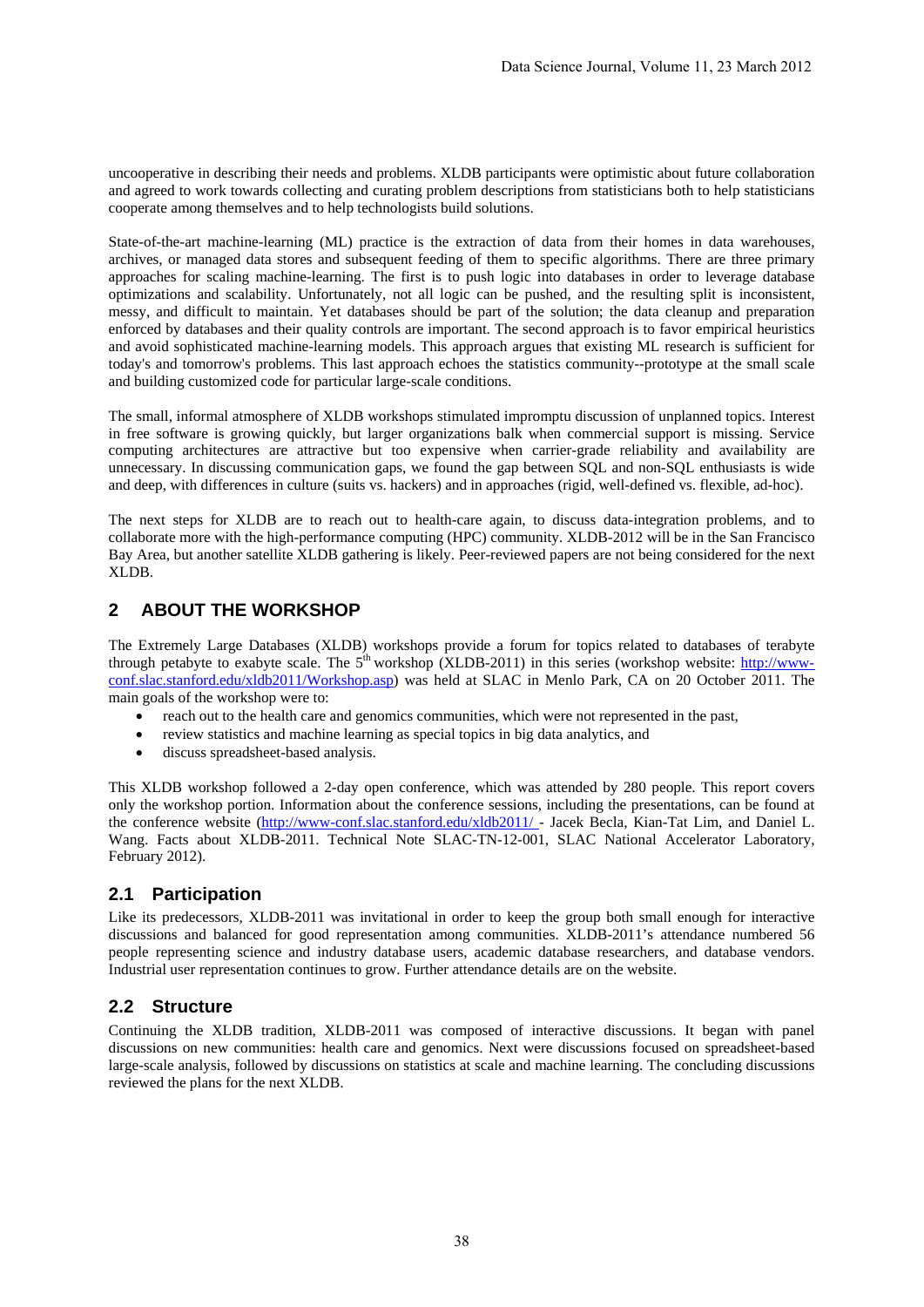## **3 NEW COMMUNITIES: HEALTH CARE AND GENOMICS**

The XLDB-2011 workshop engaged two "new" user communities, genomics and health care, via two representatives from the National Institutes of Health (NIH) and one from GNS Healthcare. Workshop attendees discussed data management and analytics in these communities: the current practice, the biggest problems, the barriers to solutions, and how they and the larger XLDB community could make progress.

#### *Fragmented, small-scale approach to data*

Genomics and healthcare communities are very fractured, with no consensus among many groups producing and managing data. Both communities have a pragmatic perspective of computing as a necessary but periphery expense. With little incentive for standardization and unification, data-producing equipment and data analyzing practices vary widely. Commonalities in language, definitions, and practices are scarce, making collaboration difficult. For example, sequencing machines have inconsistent resolutions, file formats, and interfaces that sometimes vary even between releases of a particular machine. The resulting "mess of data" is difficult to work with and divisive to the community. The good news is that people are beginning to notice this "horrible fragmentation."

Some effort is being made to decrease in-house development in favor of more off-the-shelf software (possibly increasing interoperability). The genomics community welcome both not-too-expensive commercial and open source software but find that the commercial systems are "too expensive" and open-source is "not there yet" and "needs time to mature." Thus the community continues to develop their own solutions. In-house solutions are also often developed because requirements and specifications are rarely known ahead of time—by the time they are finally known, a custom, non-elegant, half-baked solution is usually ready for deployment.

The healthcare industry frequently purchases commercial software, such as analytics software, and this results in "huge expenditures," some of which are unfortunately "wasted." Some companies are both *users* and *providers*, such as GNS Healthcare who specialize in building and commercializing custom solutions. Industrial users value commercial support for open source because they can externalize the associated liability to an external company.

Somewhat less fragmentation exists in programming languages. Both communities use Java, R, and various scripting languages. Though not popular, SQL is also an acceptable language. R, a statistics package, is ubiquitous in genomics and used for many popular projects (e.g., the *Bioconductor*, a framework for analysis and comprehension of high-throughput genomics data). R is broadly accepted and appreciated but understood to have poor scalability. The community is accustomed to working around R's limitations, needing more scalable analytical tools but not aware of any better alternatives.

#### *Problems driven by technological advances*

The genomics community has an immediate and desperate data explosion problem to solve within 1–1.5 years. The data explosion itself was caused, unsurprisingly, by technological advances. Higher resolutions and higher performance of instruments that are now cheaper by orders-of-magnitude are causing a growth in data production well beyond Moore's law. At the time of the workshop, NIH had collective capacity to produce 1 petabyte per year.

The main problem is cultural and human rather than technological. The biology community has been slow to accept computing as an important part of research. Biologists are not used to accounting for computing and analysis in their budgets. Historically, sequencing has been expensive and its data scarce, meaning that the cost of storing and analyzing data was negligible. Conditions have changed drastically—the National Human Genome Research Institute (NHGRI) reported that it cost \$10M to sequence a human genome in 2007 but just under \$10K in 2011 (Wetterstrand, KA. *DNA Sequencing Costs: Data from the NHGRI Large-Scale Genome Sequencing Program,* available at: www.genome.gov/sequencingcosts). Hardware infrastructure for biologists has not kept up, especially for most biologists: an estimated half of all grants are forced to use insufficient, non-scalable, fixed compute infrastructure.

Another aspect of the human problem is that both communities lack people capable of grasping the "big data" challenges: one participant estimated that for some 1.4 million "data scientists" in health care, there were only 200 thousand "big data" people. The lack of know-how of existing tools and technologies is a problem as well. A lot of things that were obvious to the XLDB community were completely foreign and unknown to biologists. New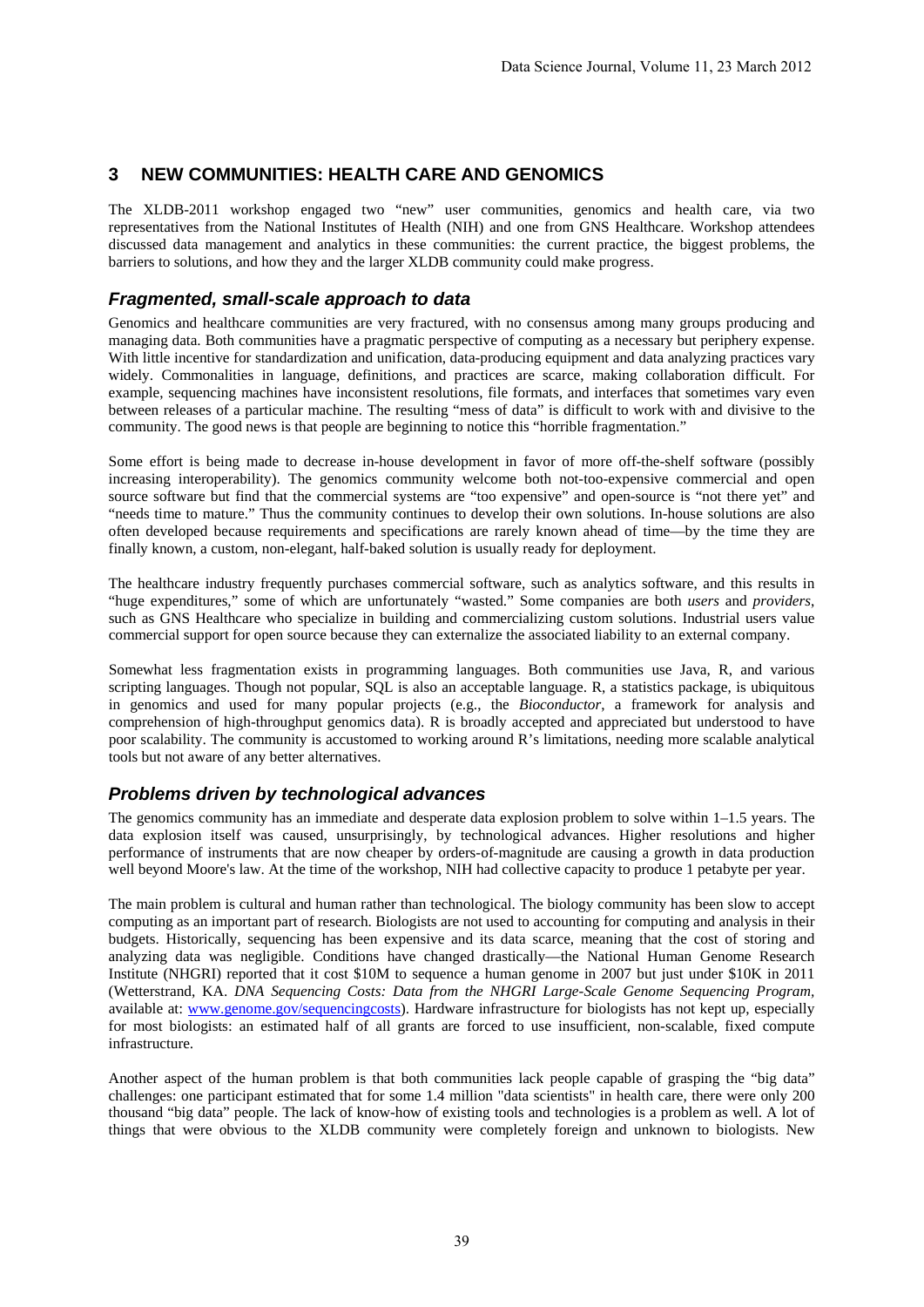technologies may be needed, but the lack of awareness of and expertise in existing computing is a more immediate problem. Most of the community does not possess the skills to write custom code and integrate off-the-shelf software. Among those with the skills, knowledge is typically shallow and ignorant of deeper system architecture and software construction principles. Sometimes the superficial knowledge is detrimental—one participant quipped "A little knowledge is a dangerous thing."

The biologists who do invest significant effort in computing (e.g., designing data layout in databases) are often dismissed in their community ("structuring data is not science", "writing code is not biology"). Programmers are "second-class citizens." Hospitals seem particularly unappreciative of IT professionals—one attendee told of a sad exodus of talented IT staff from a hospital where they felt particularly unappreciated. One commercial vendor argued that there was "too much democratization" of data analytics tools, claiming that better, commercial options are neglected. The practice of medicine was said to be still largely an "oral tradition" that lacks computational methods.

One new interesting practice not mentioned at past XLDB events was related to the determination of *causality* from data. Health care users particularly need to analyze data causality, that is, which data affect other data and in what ways. They noted that there are too many "known" causalities that are *untrue* in practice.

#### *Future directions*

Attendees were optimistic that the cultural problems can be solved. Collaboration should be increased between software engineers and biologists. Bridges are needed between science, computer science, academia, and industry. More partnerships are needed between hospitals and solution providers. One idea mentioned involved implanting engineers in projects as a way of changing the culture. Although one participant was skeptical that biologists would accept this, another cited a Dutch science foundation that required computer science students to work directly on a science problem as a degree requirement. Greater collaboration would reduce investment in the wrong things. For example, IBM invested heavily with a genomics company, but focused too much on the business buyer instead of the scientist, and ended up building models and demonstrating impressive computation while not significantly improving science. Vendor representatives suggested that collaboration could happen on an institutional level so that computing experts do not get pigeon-holed by biologists into system and database administration.

To address the community's lack of expertise, solutions can be delivered as *services* rather than software and hardware that would require (greater) customer integration. In this way, the community can outsource its computing needs to experts and potentially reduce the need for in-house development. It was unclear, however, whether their data analytics can be met in this fashion. Another proposed way to reduce software integration and solution effort is to promulgate a common software stack for science much in the way that web companies have standardized on a LAMP (Linux-Apache-MySQL-Perl/PHP/Python, a popular foundation for application servers) stack. This tactic of raising the degree of shared commonality is used interdepartmentally at Indiana University.

The attendees recognized that XLDB facilitated solutions to a lot of the above problems. The workshop and (more recently) the conference were founded to facilitate communication and advocate development of solutions for large data problems. XLDB has built a human network that can collect use cases, put up a collection of well-chosen cases ("lighthouses"), find common needs across disciplines, match the technical strengths of available solutions with the requirements, produce recommendations, and package them into stacks ("foundation services") usable by multiple disciplines. XLDB has already made a visible impact in technology use in some places (e.g., Exxon Mobil, according to a company representative), and it has the strong potential to influence culture elsewhere.

# **4 FROM SPREADSHEETS TO LARGE SCALE ANALYSIS**

Although individual spreadsheets are not "big data," they contain vast amounts of data in aggregate. The previous XLDB workshop's attendees sought help in managing this data—their widespread usage in storing critical fragments of data could no longer be ignored. This session brought clarity to the problem of spreadsheets in the context of large scale data management and analysis.

While the usage and data volume of spreadsheets is not well known, one attendee estimated that 90% of all business data resides in spreadsheets. Used by practically every computer user, their ubiquity is undisputed. They are often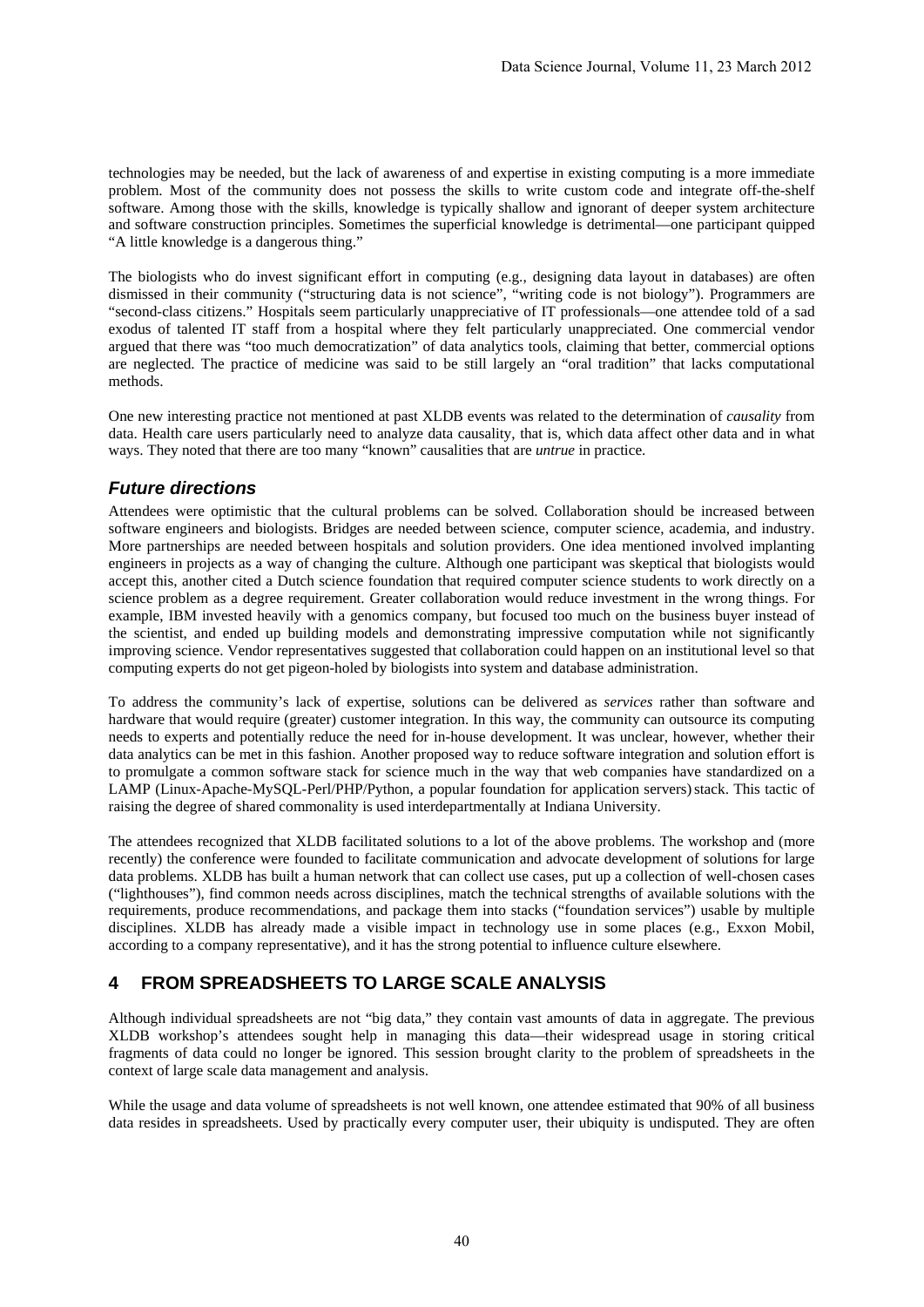used for critical multi-billion dollar business decisions, claimed one participant. Some popular uses for spreadsheets include:

- authoritative storage for field data collection,
- tools for computing or presenting summary statistics,
- simple ways of data visualization,
- places for ad-hoc integration of multiple data sources,
- input forms for data entry,
- scratch pads, and
- sandboxes for prototyping analysis techniques.

One participant declared that "the human mind thinks in rows of tables." Hence, the spreadsheet interface model will never be replaced, despite the problems with the way they are used and the way most spreadsheet software operates.

The tabular interface of spreadsheets for editing, visualizing, and manipulating is intuitive and powerful. Powerful functionality is usually included by default and more specialized functionality, such as text analytics or statistical processing with R, is well-integrated. Registered Microsoft Excel users were estimated to number 500 million (most of whom are not data professionals), and unregistered users equally as many. Some data sets, such as the Statistical Abstract published by the U.S. Census Bureau, are published in spreadsheet form. The simple row and column structure impose minimal constraints and do not interfere as users input, edit, manipulate, and interact with their data. Spreadsheets make great playgrounds for exploring data, developing algorithms, and constructing models. (Algorithms developed by analysts inside spreadsheets are often completely rewritten by programmers and converted into "real", repeatable pipelines to enable execution on large data sets. Large data sets are not stored in spreadsheets since their unified input/edit/visualize table interface is unwieldy beyond some number of rows and columns.)

Unfortunately, when the interface is loose, so is the data. Data types, units of measurement, and other semantic meanings are not directly stored, so data are re-interpreted according to user specifications for each new formula or chart. Spreadsheets do not specify or impose schema, as traditional databases do. Spreadsheet data are copied frequently, sometimes with transformations or tweaks, sometimes as a shim for integrating with other software, and sometimes for sharing. With proliferation of copies the authoritative, canonical version is often unclear. These problems of schema, data types, integrity, and authenticity are inherent to the spreadsheet model of computation. Capabilities difficult for databases, such as data provenance, security, and reproducibility, are doubly difficult with spreadsheets. All of the above make stewardship of data stored in spreadsheets very expensive or impossible.

Participants agreed that solving these problems should preserve elements of the spreadsheet interface but that the computation and storage should be moved off the desktop. One approach is to integrate data from existing databases, data warehouses, and Hadoop clusters into a spreadsheet interface (the Datameer Analytics Solution is one such example). Another approach is implemented as a scalable cloud-based spreadsheet system (Google Fusion Tables (GFT) is an example of a cloud-based spreadsheet, allowing storage of tabular data for search, visualization, and collaboration). No approach seemed dominant, and more implementations are forthcoming. Neither of these approaches addresses the problem of data in existing spreadsheets, and while no solution is widely available, a participant from the University of Michigan demonstrated a sort of spreadsheet search engine, which is able to infer semantic meaning and structure from a large spreadsheet collection and answer free-text queries using the resulting index.

# **5 STATISTICS AT SCALE**

The workshop participants agreed that the general problem of performing statistical analysis at large scale remains unsolved, despite reported solutions for specific sectors from SAS and other commercial vendors. Just as other computing applications have struggled to cope with growing data intensity, statistical analysis software packages like MATLAB, R, and SAS are found to be ineffective or inapplicable at large scales. The paradigm suggested was that a statistical methodology should be developed using these tools on a data sample prior to re-implementing the solution on a more scalable platform like Hadoop, much as software is often prototyped using a slower but more dynamic programming language and then reimplemented using a faster, "production" language. Echoing this practice, John Chambers, creator of the S statistical programming language, pointed out that statistics packages were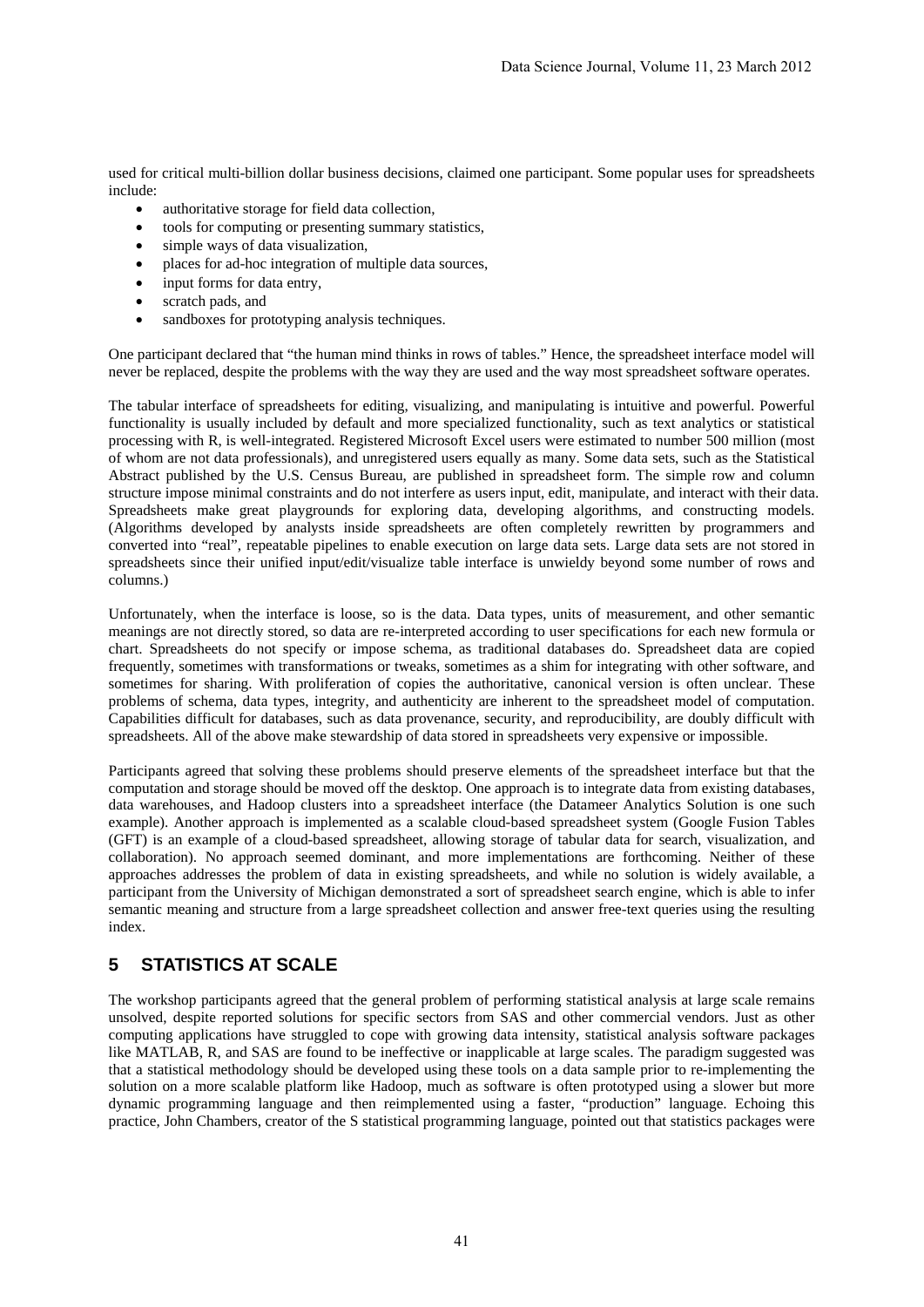designed to allow statisticians to focus on the problem rather than details like scale and efficiency, which would be solved in a reimplementation anyway. Thus statistics software packages, like spreadsheet packages, should be used as a prototyping playground, with the heavy lifting to be done elsewhere. This also resonated well with a conclusion from previous XLDB workshops that "no single software system is a complete solution."

Unfortunately, large-scale data-intensive computing is inherently non-trivial, and participants sought ways to integrate more scalable computing platforms with statistics software. SAS's user-defined function (UDF) capability allows delegating functionality to a variety of database backends, including scalable parallel databases, such as Teradata. Similar computation-outsourcing plugins are available for R (noted in particular was the Rhadoop project [including rhbase, rhdfs, and rmr] of Revolution Analytics, a company founded to provide commercial support and development of R. The company was also developing a parallel implementation of R), but participants quickly noted that those are still young and need much work. Pushing processing to an external scalable backend is somewhat successful, but several claimed that making more and more computing resources available through statistics software, even if achieved, would not be a full solution.

A larger problem, claimed some, was the computation of algorithms with supra-linear time cost, i.e., those whose cost scaled with the square or cube of the data size or even greater. While more computational resources would speed their execution, their overall computational cost would remain unworkable. More work is needed to develop more efficient methods, either by novel implementation techniques such as Strassen's algorithm for matrix multiplication or by using stochastic methods to reduce the computational data size. In praise of good approximations, a participant noted that the web search problem was essentially an eigenvalue problem and that Google's PageRank provides efficient approximation of the largest eigenvalues.

Generally, the largest barrier to solving the scalable statistics problem is poor dissemination of knowledge of existing approaches. Statisticians were unaware of solutions that may already exist—R's software library is immense but often bewildering to most of its users. Software developers lacked enough details of statisticians' problems, making it difficult to identify and develop useful solutions. Some computing researchers complained that those with the problems are often reluctant or unable to release details due to security concerns (especially in medicine due to patient privacy) or competitive concerns (of both for-profit companies and academic researchers). A Microsoft representative noted that scientific communities have not made it clear what features are missing from existing tools. Some proposed the collection and curation of representative problems and case studies with sufficient detail that (a) statisticians can find problems (and accompanying solutions) similar to their own and (b) developers can evaluate their ideas and prototypes against concrete specifications. Finally, a benchmark or formal statement of a statistical "grand challenge" would spur new research, as the *PennySort benchmark* did (see: *Performance / Price Sort and PennySort*, by Jim Gray at al., MS-TR-98-45), push existing systems into addressing the yet-unsolved problems, and expose how rapidly vendors' technologies can solve the statistics-at-scale challenges.

# **6 MACHINE LEARNING**

XLDB-2011 investigated the problems and considerations of machine learning (ML) in the context of large data volumes.

One interesting idea was that ML processing can take place entirely within databases, instead of extracting data from the database into an external statistics package. If ML primitives are to be implemented in the database layer, processing can leverage common database optimizations such as parallelism, caching, and improved I/O scheduling. The implementation of a data mining model in a relational database was described, mapping model specification to model-table creation, training to table loading, learning to querying, and prediction to a join operation between an input table and the model table. Yet the implementation showed that databases are poorly matched for performing all phases of ML processing, even though they can be used to accelerate significant portions. Participants agreed ML should exploit data within databases and thus leverage the considerable cleanup, normalization, and other preparation necessary to load data into strict schemas.

Another participant believed that the current data-abundant world is well-suited to empirically-trained models rather than sophisticated predictive algorithms and maintained that well-tuned, well-optimized heuristics are more effective in practical settings. LinkedIn's "People you may know" feature was cited as such an example of a collection of heuristics well-executed at scale. There was a sentiment that academic research in machine learning is already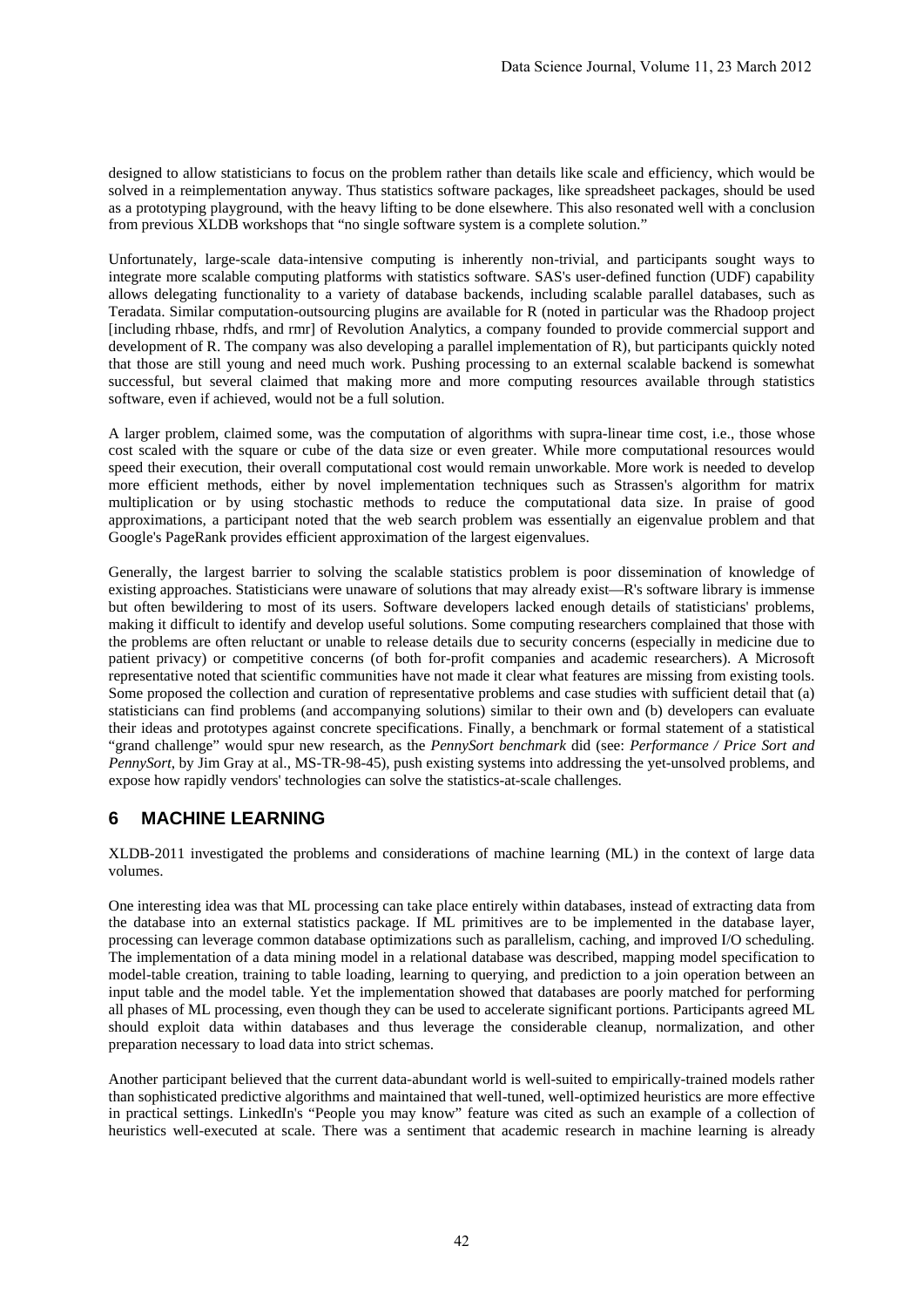adequate to apply to general real-world problems, but real usage is uncommon and scattered—though there is evidence of successful ML usage in several places. One participant noted that heuristics are not grounded and their results cannot be used in diverse situations, but others felt they are usually adequate, citing extensive use in medicine.

Representing ML models was cited as a challenge. The Predictive Model Markup Language (PMML) is one of a few specifications, but no standards have been widely-adopted. Quality control was cited as another problem—one participant wished for quality measures for each step of processing to aid in understanding the result.

Participants discussed more general considerations of deriving answers from data. The multi-hypothesis pitfall (given sufficient data, any arbitrary hypothesis can be supported) is a real danger in data-abundant environments. Another problem is that algorithms often operate on data sets assuming they represent the complete, closed world a dangerous assumption because empirical data are usually more accurately considered a partial sampling.

The practice of prototyping in one language or software environment and reimplementing in another is reiterated in the context of machine learning. Reimplementation is not only an opportunity to improve the algorithm but also an opportunity to introduce errors or misinterpretations. Algorithm creators and reimplementors are usually different groups of different specializations (i.e., statisticians and computer scientists) who communicate poorly due to differences in jargon, perspectives, and priorities. Most were not optimistic that prototype-and-reimplement can be eliminated in favor of a unified development process but suggested addressing the barriers between the different groups. Interdisciplinary groups were suggested over collaborating groups. A collection of data with use cases was again suggested as something that would steer computer scientists towards building better, more suitable tools while providing reference "best practices" for data scientists and other domain experts.

The XLDB community could help with enabling scalable ML by identifying and connecting with people who can represent their community with an understanding of both their domain and its computing. Also helpful would be the identification of a prototypical case, such as bi-clustering on the EXPO oncology data set (few GB) or analysis of the 200TB sequence data at google.org.

# **7 OTHER TOPICS**

XLDB workshops foster intense discussions that often diverge toward unanticipated topics, and a sampling of these topics is provided below.

Free (libre) software was discussed as a solution tactic and as a development model. Representatives from larger industrial entities noted that commercial solutions have been strongly preferred historically, but that acceptance of free software is growing and not as frequently dismissed as immature. For the larger entities in non-computing industries, free software is only viable when accompanied by a commercial entity that provides support and absorbs liability.

Service computing is a promising method to satisfy storage and computation scalability needs, with some reservations. While current pricing is reasonable for commercial for-profit entities, another alternative is needed for academic usage where low cost is prioritized over high reliability and performance. Amazon Web Services is reportedly investigating such an alternative.

In discussing analytical models, participants recognized that a database computation model, where a question is posed in terms of a declarative query to an engine executing close to stored data, is effective for a large fraction of analytical processing. However, they also pointed out that iterative processing techniques, such as those that compute a result after some (possibly non-deterministic) number of repeated steps, are poorly supported by databases and require their own custom implementations.

Probabilistic answers to queries, that is, presenting a single answer as a probability mass function or probability density function, were reportedly desired by statisticians to guard against misinterpretation of results. However, no off-the-shelf solutions were mentioned, and one participant cautioned that implementing such an engine was much more difficult than one would expect. One approach was described in a poster at the XLDB conference: a prototype implementation that computed a probabilistic answer by duplicating database instances for each possible outcome.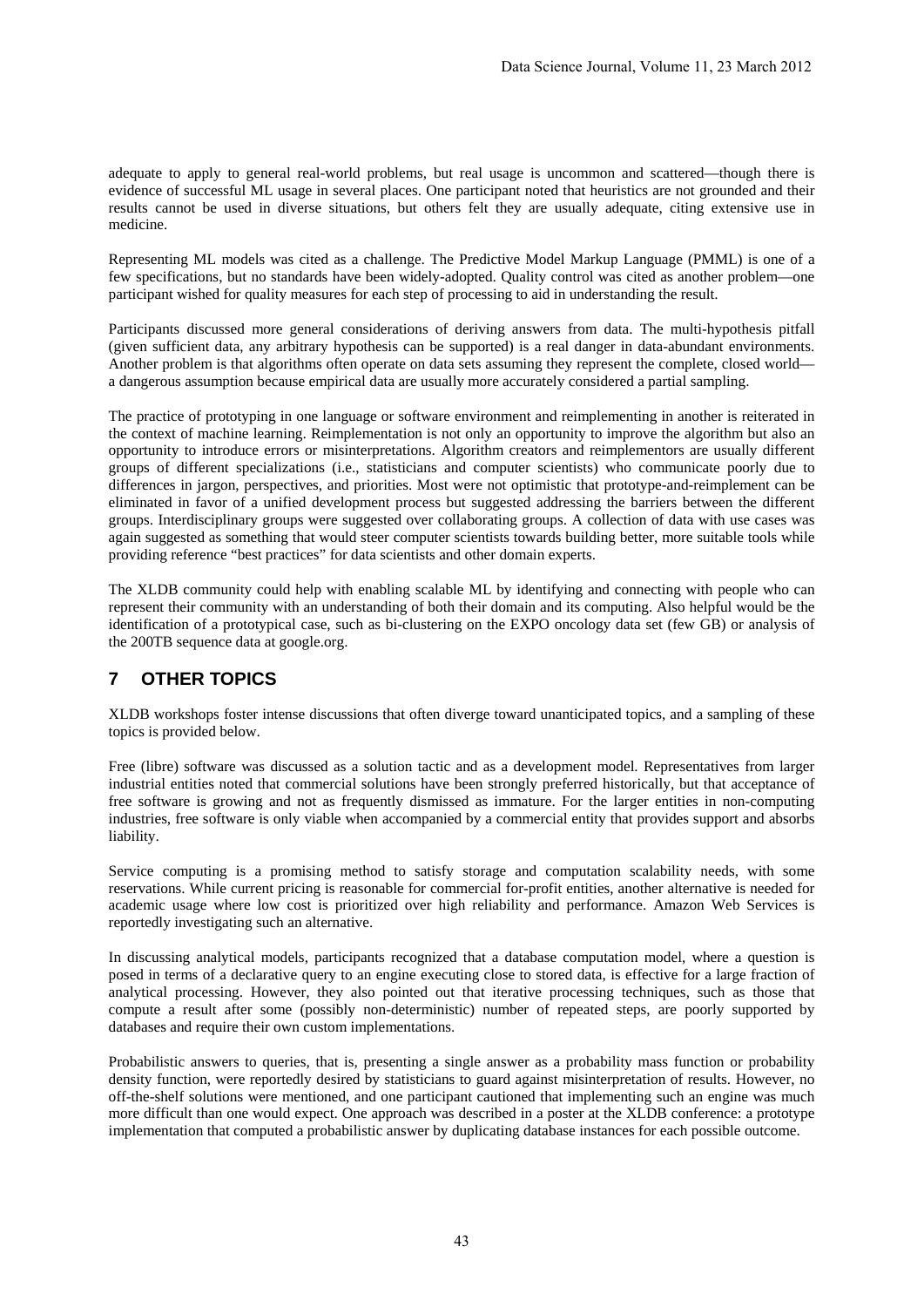The gap between communities using SQL and those not using seemed nearly unbridgeable to most participants. Hatred of SQL stems from the accompanying baggage accompanying most SQL-speaking database software, e.g., transactions and schema, but other problems are rigidity and inflexibility, e.g., the lack of support for fancy hacks in SQL, and the difficulty of embedding within C or other programming languages. Participants felt that while conversion and reconciliation are not likely, the communities can learn a lot from increased communication and knowledge exchange.

The use of data in high-performance computing simulations was split into two large categories. The first is concerned with monitoring large simulations' produced data streams for early error detection. The second is the "offline" analysis after such simulations complete and frequently not considered for execution on "big-iron" supercomputers.

## **8 NEXT STEPS**

As in the past, a small portion of the workshop was devoted to future planning.

The next XLDB event should again reach out to the healthcare community. There is much more to explore and discover about large data problems in health care, whereas genomics and web-scale problems were well-covered this year. More general diversity was requested for the next event. Industrial communities suggested included mobile telecommunications, manufacturing, in-flight data (e.g., Boeing), and national intelligence (e.g., DARPA). Hardware vendors, such as Intel, were requested so they could offer their long-term plans and perspective on emerging trends to the attending large data communities. Input from the venture capitalist perspective, perhaps via a panel discussion, was also requested.

The most-demanded topic was data integration. The data integration problem is one of the biggest unresolved challenges with few who understand the problem and even fewer who are working on solutions. Another topic was cloud computing in terms of costs and tradeoffs for data-intensive (not typical high-performance computing) usage. Other topics were database support for per-query schema (in response to schema-less computing in Hadoop) and array databases.

By far, *the most highly-demanded* new future activities for the XLDB community were:

- 1. collecting test cases (data and corresponding application software),
- 2. collecting use cases/challenges,
- 3. setting up a single repository to document/publish collected information (e.g. test cases and use cases from above), and
- 4. specifying "reference architectures" that detail particular hardware/software combinations for dataintensive solutions.

Attendees were interested in working more closely with the HPC community: many believed there are numerous lessons that the HPC and the XLDB communities could learn from each other. The best idea was for XLDB representatives to attend an HPC gathering such as one of the Supercomputing conferences. XLDB itself is too small to accommodate a large HPC contingent, and attendees felt that a small HPC contingent might feel uncomfortable or alienated.

The next conference should remain substantially similar to XLDB-2011 in overall length, balance between topic diversity and focus, and organization. Possible improvements suggested including an additional specialized workshop day and demonstrations (possibly during the pre-dinner reception). The community felt strongly that introducing peer-reviewed papers was *not* a good idea since they could dramatically reduce the presentation quality and suppress the open, uncensored dialog. Satellite workshops, such as XLDB-Europe in Edinburgh, were considered beneficial, but organization of a workshop located remotely (e.g., in Asia) could be difficult due to distance, language barrier, and visa issues (especially if organized in China). Given the limited financial and human resources of the XLDB core team, the tasks will need to be carefully chosen and balanced to maximize the benefits to future XLDB events and activities.